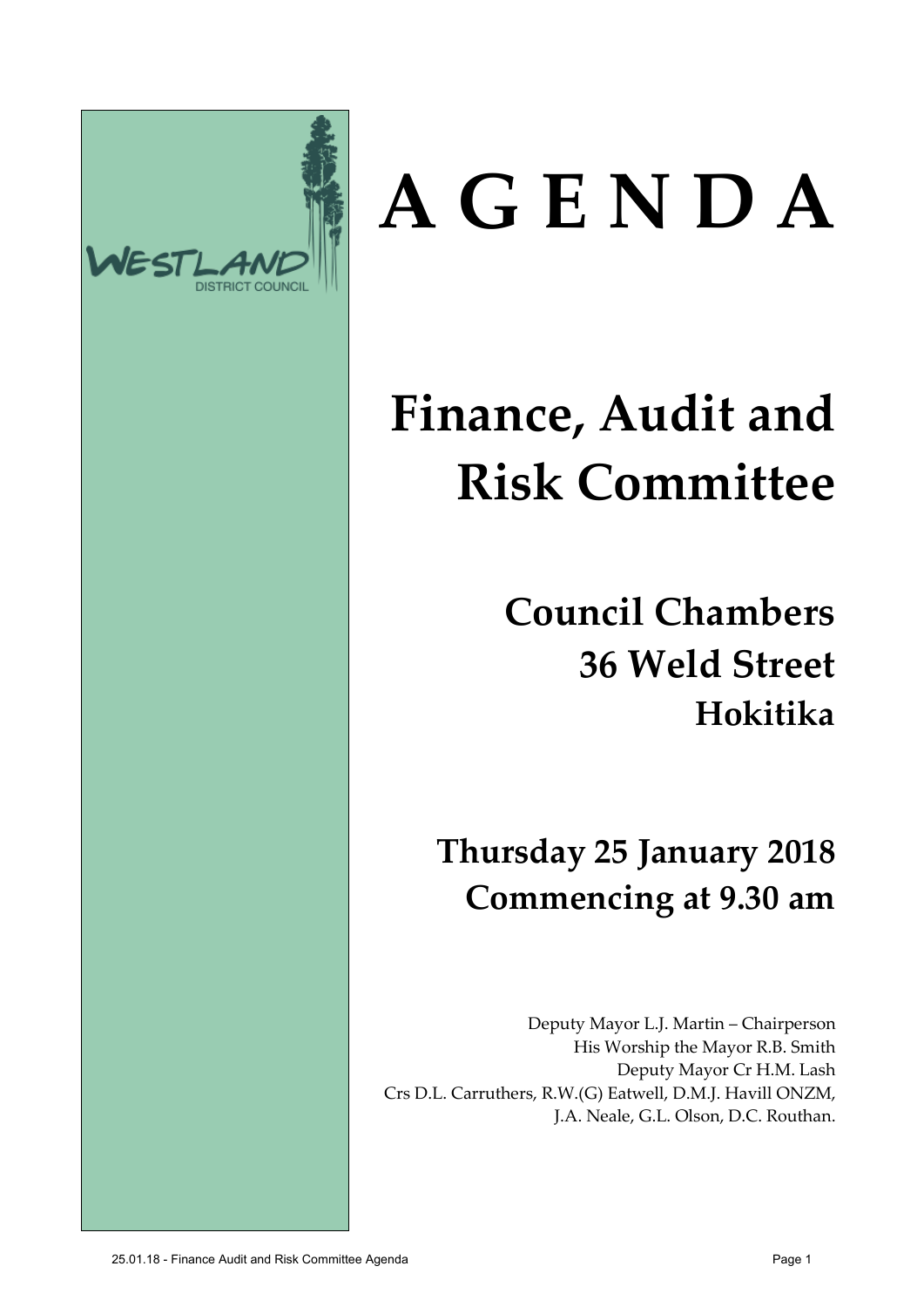

### **FINANCE, AUDIT AND RISK COMMITTEE**

#### **AGENDA FOR A MEETING OF THE FINANCE, AUDIT AND RISK COMMITTEE OF WESTLAND DISTRICT COUNCIL, TO BE HELD IN THE COUNCIL CHAMBERS, 36 WELD STREET, HOKITIKA ON THURSDAY 25 JANUARY 2018 COMMENCING AT 9.30 AM**

#### *18 January 2018*

#### **COUNCIL VISION**

Westland District Council will facilitate the development of communities within its district through delivery of sound infrastructure, policy and regulation.

This will be achieved by:

- Involving the community and stakeholders.
- Delivering core services that meet community expectations and demonstrate value and quality.
- Proudly promoting, protecting and leveraging our historic, environmental, cultural and natural resource base to enhance lifestyle and opportunity for future generations.

#### **Purpose:**

The Council is required to give effect to the purpose of local government as prescribed by section 10 of the Local Government Act 2002. That purpose is:

- (a) To enable democratic local decision-making and action, by and on behalf of, communities; and
- (b) To meet the current and future needs of communities for good-quality local infrastructure, local public services, and performance of regulatory functions in a way that is most costeffective for households and businesses.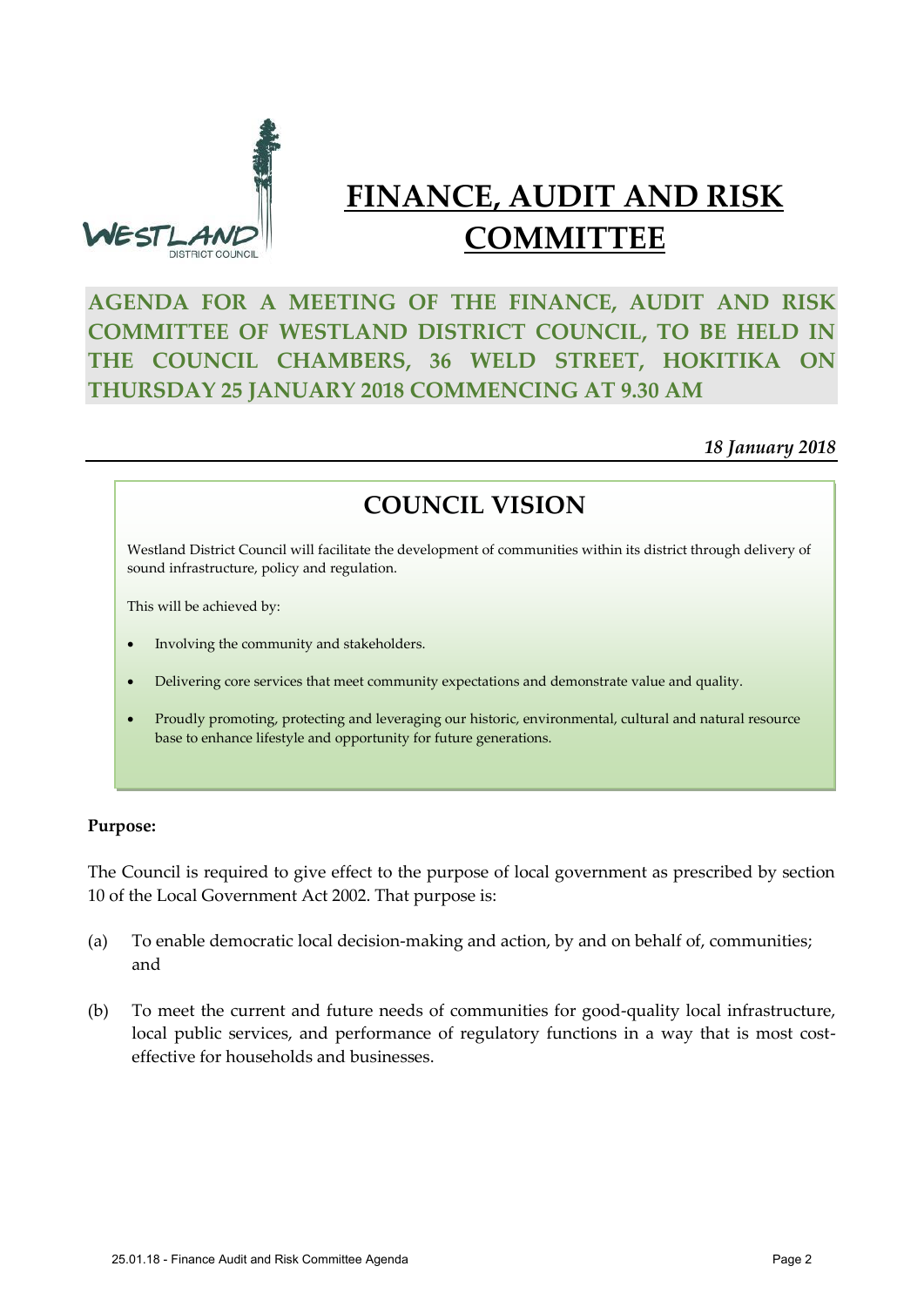#### **1. MEMBERS PRESENT, APOLOGIES AND INTEREST REGISTER:**

- **1.1 Apologies & Leave of Absence**
- **1.2 Interest Register**
- **1.3 Visitors in attendance** *Representatives from Local Government Funding Agency*

#### **2. CONFIRMATION OF MINUTES:**

#### **2.1 Finance, Audit and Risk Committee Meeting – 14 December 2017** (Page 5-9)

#### **3. ACTION LIST**

*No items currently on the action List*

#### 4. **ITEMS FOR INFORMATION**

**4.1 Visiting Representatives from Local Government Funding Agency** *Meet and Greet followed by Question and Answer session* 

#### **5. MATTERS TO BE CONSIDERED IN THE 'PUBLIC EXCLUDED SECTION'**

Resolutions to exclude the public: Section 48, Local Government Official Information and Meetings Act 1987.

Council is required to move that the public be excluded from the following parts of the proceedings of this meeting, namely

#### **5.1 Confidential Minutes**

#### **5.2 Risk Register Process**

The general subject of the matters to be considered while the public are excluded, the reason for passing this resolution in relation to each matter and the specific grounds under Section 48(1) of the Local Government Official Information and Meetings Act 1987 for the passing of the resolution are as follows: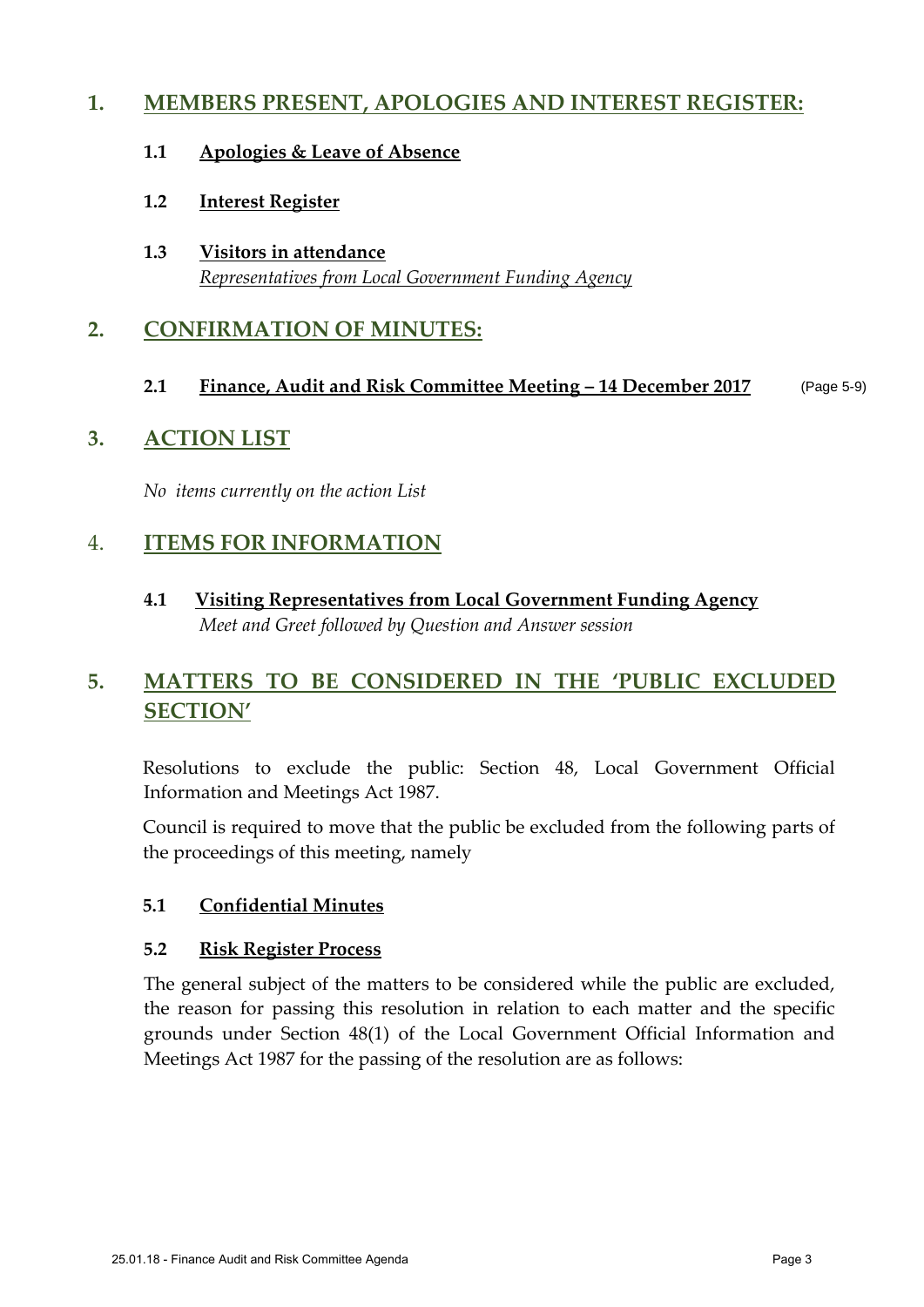| Item<br>No. | <b>Minutes/</b><br>Report of    | considered                                                              | to each matter                                             | General subject of Reason for passing this Ground(s) under Section<br>each matter to be resolution in relation 48(1) for the passing of<br>this resolution |
|-------------|---------------------------------|-------------------------------------------------------------------------|------------------------------------------------------------|------------------------------------------------------------------------------------------------------------------------------------------------------------|
| 5.1         | <b>Minutes</b>                  | Confidential Minutes<br>$-$ Finance, Audit and<br><b>Risk Committee</b> | Good<br>reasons<br>withhold exist under<br>Section 7       | to Section $48(1(a) \& (d)$                                                                                                                                |
| 5.2         | <b>Risk Register</b><br>Process | Confidential Update                                                     | Good<br>to<br>reasons<br>withhold exist under<br>Section 7 | Section $48(1(a) \& (d)$                                                                                                                                   |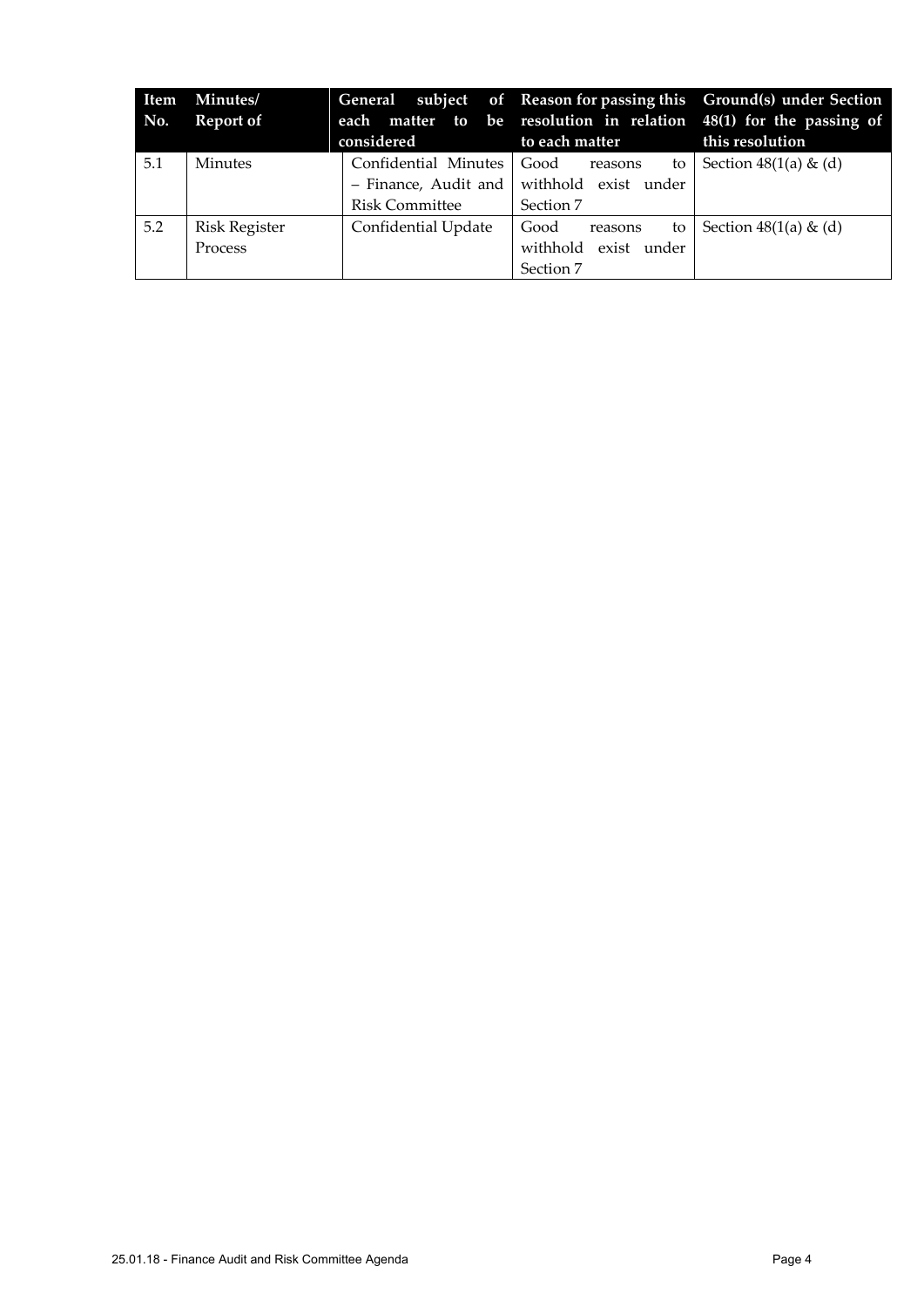

## **Finance, Audit and Risk Committee Minutes**

#### **MINUTES OF A MEETING OF THE FINANCE, AUDIT AND RISK COMMITTEE OF WESTLAND DISTRICT COUNCIL, HELD IN THE COUNCIL CHAMBERS, 36 WELD STREET, HOKITIKA ON THURSDAY 14 DECEMBER 2017 COMMENCING AT 9.00AM**

#### **1. MEMBERS PRESENT, APOLOGIES AND INTEREST REGISTER:**

#### **1.1 Members Present**

Deputy Mayor Cr L.J. Martin (Chair) His Worship the Mayor R.B. Smith Deputy Mayor Cr H.M. Lash Crs R.W. Eatwell, D.M.J. Havill (ONZM), J.A. Neale, G.L. Olson, D.C Routhan, Cr D.L Carruthers

#### **Apologies:**

No Apologies or leave of absence are recorded.

#### **Staff in Attendance:**

S. Bastion, Chief Executive; L.A. Crichton, Group Manager: Corporate Services; J.D Ebenhoh, Group Manager: Planning Community and Environment; D.J McMillian, Finance Manager; V.M.Watson, Business Support Officer/ Committee Secretary.

#### **1.2 Interest Register**

Chair Deputy Mayor Martin circulated the Interest Register no amendment noted.

#### **2. CONFIRMATION OF MINUTES:**

#### **2.1 Confirmation of Minutes – Finance, Audit and Risk Committee Meeting held 23 November 2017**

Moved by Cr Neale , seconded by Deputy Mayor Lash and **Resolved** that the Minutes of the Finance, Audit and Risk Committee Meeting held on the 23 November 2017 be confirmed as a true and correct record of the meeting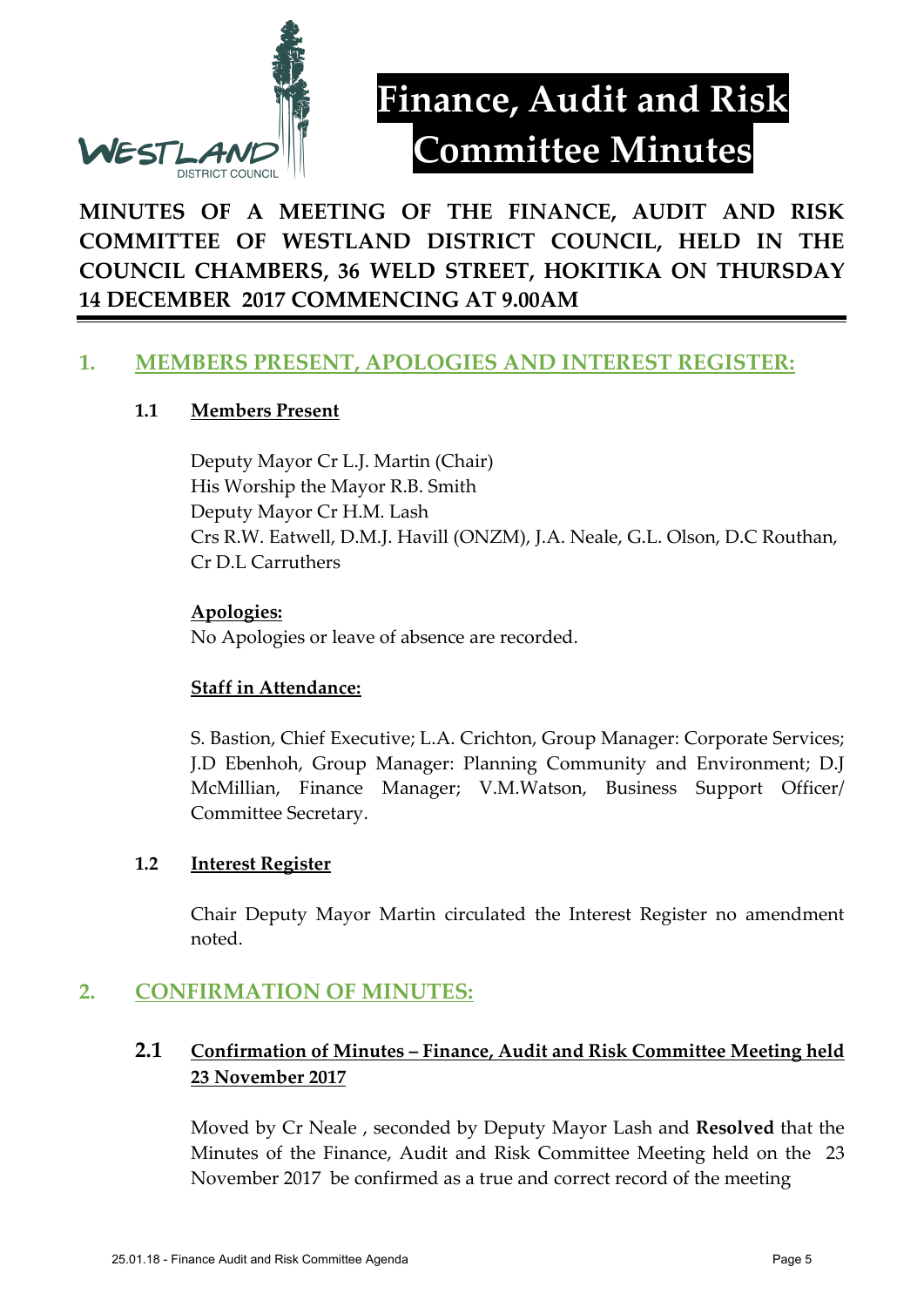#### **3. ACTION LIST**

Chair Deputy Mayor Martin asked The Group Manager: Corporate Services to go through the action list and updates to the list were provided.

Moved by Cr Routhan, seconded by Cr Neale and **Resolved** that the Action List as amended be received.

#### **4. REPORTS TO COUNCIL**

#### **4.1 Financial Performance – November 2017**

Accountant: Lavinia Hamilton spoke to this report. The purpose of this report is to provide an indication of Council's financial performance for one month to 30 November 2017.

This report is for information only and, while feedback is invited from Council in order for staff to continuously improve the quality of information provided, no assessment of significance or consultation and no options analysis is required.

The overspend of storm water work is noted and Cr Routhan would like an explanation on the overspend of \$54,000 and would like this clarified at the next Finance Audit and risk meeting.

The Franz Josef current year project cost is confirmed as being \$1.2 million as a year to date figure for the work that has been completed.

Rate debtors is showing a decrease this is due to debtors being followed up.

Moved by Cr Olson, seconded by Cr Neale and **Resolved** that the Committee receives the Financial Performance Report to 30 November 2017 attached to the December Agenda.

#### **4.2 Finance Audit and Risk Committee Workplan**

- The purpose of this report is to adopt the Finance, Audit and Risk Committee workplan.
- The Committee objectives are set out in the Terms of Reference.
- The workplan ensures that the Committee members are informed of the elements within the Terms of Reference that require specific review.
- It is proposed that the workplan is rolling forward for a 12-month period.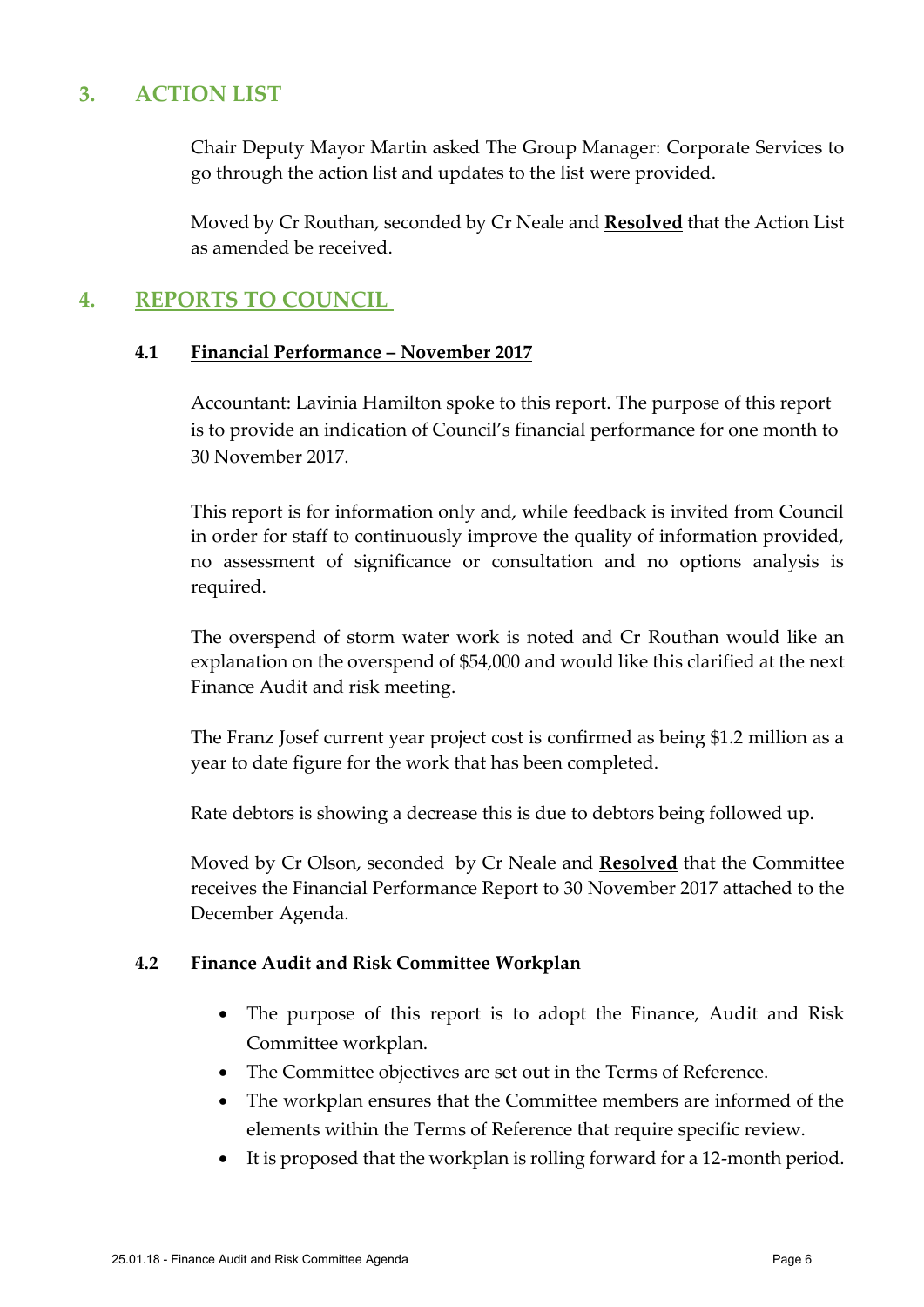Moved by Cr Neale, seconded by Deputy Mayor Lash and **Resolved** that the Committee adopts the Finance, Audit and Risk Committee workplan, attached in the December agenda.

#### **5. ITEMS FOR INFORMATION**

#### **5.1 Cycleway Funding Update**

Chief Executive Simon Bastion gave a verbal update confirming the application has been submitted for final payment.

Funding is expected upon approval and the Finance Audit and Risk Committee will be notified when funding is approved for release.

Moved by Cr Havill, seconded by Cr Neale and **Resolved** that Committee receive the verbal report updating the cycleway funding update.

#### **6. MATTERS TO BE CONSIDERED IN THE 'PUBLIC EXCLUDED SECTION'**

Moved by Cr Havill , seconded by Cr Routhan and **Resolved** that Committee exclude the public in accordance with Section 48, Local Government Official Information and Meetings Act 1987 at 9.15 am.

Council is required to move that the public be excluded from the following parts of the proceedings of this meeting, namely

#### **6.1 Confidential Minutes – 23 November 2017**

#### **6.2 Risk Register**

The general subject of the matters to be considered while the public are excluded, the reason for passing this resolution in relation to each matter and the specific grounds under Section 48(1) of the Local Government Official Information and Meetings Act 1987 for the passing of the resolution are as follows:

| Item<br>No. | Minutes/<br><b>Report of</b> |                       | each matter                | General subject of each Reason for passing this Ground(s) under Section<br>matter to be considered resolution in relation to 48(1) for the passing of<br>this resolution |
|-------------|------------------------------|-----------------------|----------------------------|--------------------------------------------------------------------------------------------------------------------------------------------------------------------------|
| 6.1         | 23.<br>Minutes               | Confidential Minutes  | Good<br>to<br>reasons      | Section $48(1(a) \& (d)$                                                                                                                                                 |
|             | November 2017                | - Finance, Audit and  | withhold<br>exist<br>under |                                                                                                                                                                          |
|             |                              | <b>Risk Committee</b> | Section 7                  |                                                                                                                                                                          |
| 6.2         | <b>Risk Register</b>         | Confidential Update   | Good<br>to<br>reasons      | Section $48(1(a) \& (d)$                                                                                                                                                 |
|             |                              |                       | withhold<br>exist<br>under |                                                                                                                                                                          |
|             |                              |                       | Section 7                  |                                                                                                                                                                          |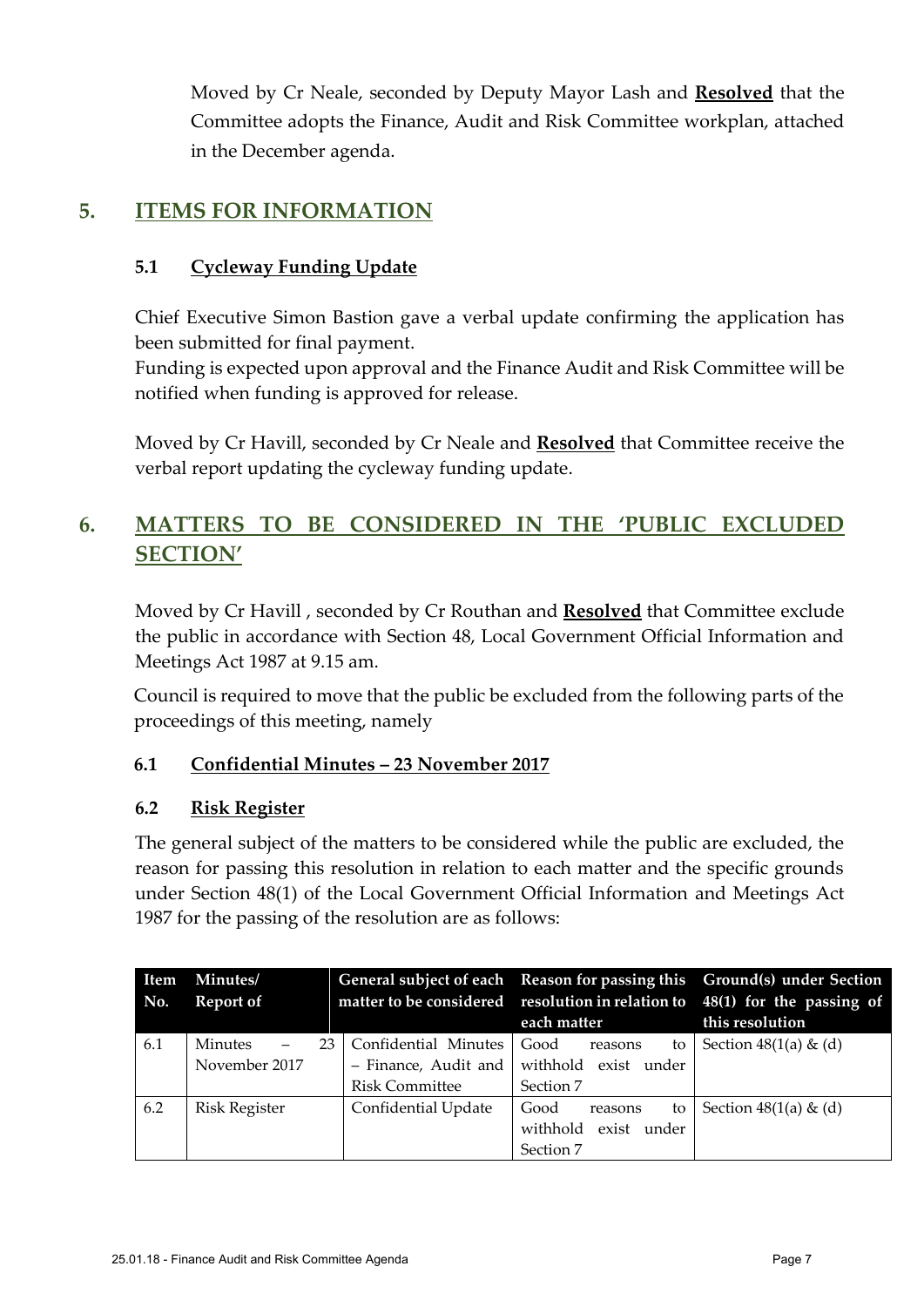Moved by Cr Olson , seconded by Deputy Mayor Lash and **Resolved** that the business conducted in the "Public Excluded Section" be confirmed and accordingly the meeting went back to the open part of the meeting at 9.30 am.

#### **MEETING CLOSED AT 9.31AM**

**\_\_\_\_\_\_\_\_\_\_\_\_\_\_\_\_\_\_\_\_\_\_\_\_\_\_\_\_\_\_\_\_ \_\_\_\_\_\_\_\_\_\_\_\_\_\_\_\_\_\_\_\_\_\_\_\_\_\_\_\_\_**

Confirmed by:

**Deputy Mayor Latham Martin Date Chair – Finance, Audit and Risk Committee**